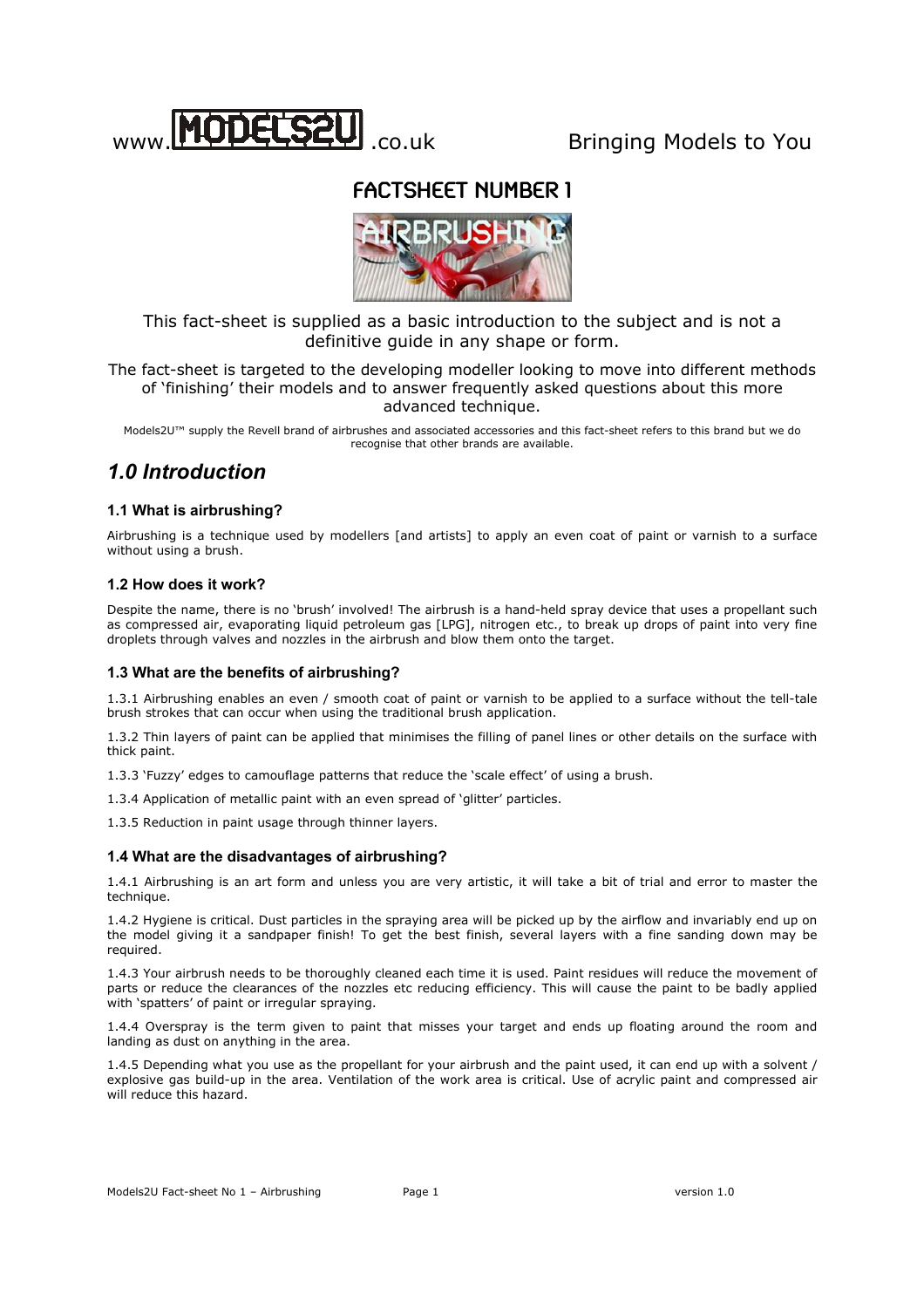

# *2.0 The Airbrush*

## **2.1 What is a Single-Action Airbrush?**



Single-Action airbrushes are generally cheaper and have one control button that activates the propellant and the paint flow at the same time. Some control of the quantity of paint and propellant can be achieved by differing pressure on the control button. The Revell 29666 Starter Class and 39101 Standard Class airbrushes are examples of single-action airbrushes.

## **2.2 What is a Dual-Action Airbrush?**

Dual-Action airbrushes typically use one control, but it operates in two ways. Press the button to start / set the propellant flow required and then draw it backwards to start the paint flow. The more the button is pressed, the higher the propellant flow [dependent on propellant source] and the paint flow. The Revell Master Class Vario ranges are dual-action.



## **2.3 How wide will the spray be?**

The spray pattern of the airbrush depends on a number of factors including the type of airbrush, nozzle and needle set fitted and the distance from the item being painted. The majority of airbrushes in the Revell range are supplied with a medium nozzle / needle set. Change-parts are available for the Standard Class airbrush to enable fine, medium or large spray coverage.

## **2.4 Can I spray straight lines?**

It is possible to spray straight lines, but they will have 'fuzzy' edges. Straight lines are normally achieved through use of masking film [39685 – A4 sheets], tape or a masking solution such as Revell 'Colour Stop' [39801 – 30ml bottle]. It is also possible to buy 'masks' for certain models to cover windscreen panels etc or complex paint schemes.

## *3.0 Propellant Source*

## **3.1 What is the propellant source?**

Unlike a paint brush, the airbrush operates by atomising droplets of paint through a flow of gas that propels the paint onto the target. The gas can be from several different sources. Most typically, modellers tend to use either an aerosol can [38665 or 38661] fitted with a Pressure Regulator [38270] included with the Starter and Standard Class Airbrushes or an air compressor.

## **3.2 What are the advantages and disadvantages of using an aerosol propellant source?**

**Advantages** – self-contained, no power supply needed, cheaper initial cost than a compressor, no noise

**Disadvantages** – Pressure variation depending on how full the can is and the room temperature, more expensive millilitre for millilitre of propellant and no residual value [canisters are non-refillable], generally use LPG [liquefied petroleum gas that can lead to a build-up of explosive, noxious gas if not used in a well ventilated area]

## **3.3 What are the advantages and disadvantages of a compressor?**

**Advantages** – Consistent flow / pressure of air, air is non-explosive, cheaper running cost than aerosol, residual value of equipment if you decide to give up modelling. A point to consider, when starting airbrushing is that a significant amount of practise is needed which can prove costly with aerosol canisters. It is better to think longer term as you may get through a couple of canisters just getting used to using the airbrush.



**Disadvantages** – Higher initial cost, electrical power supply needed, some noise [although generally relatively quiet running], larger than an aerosol canister to store [sizes are listed in the webshop]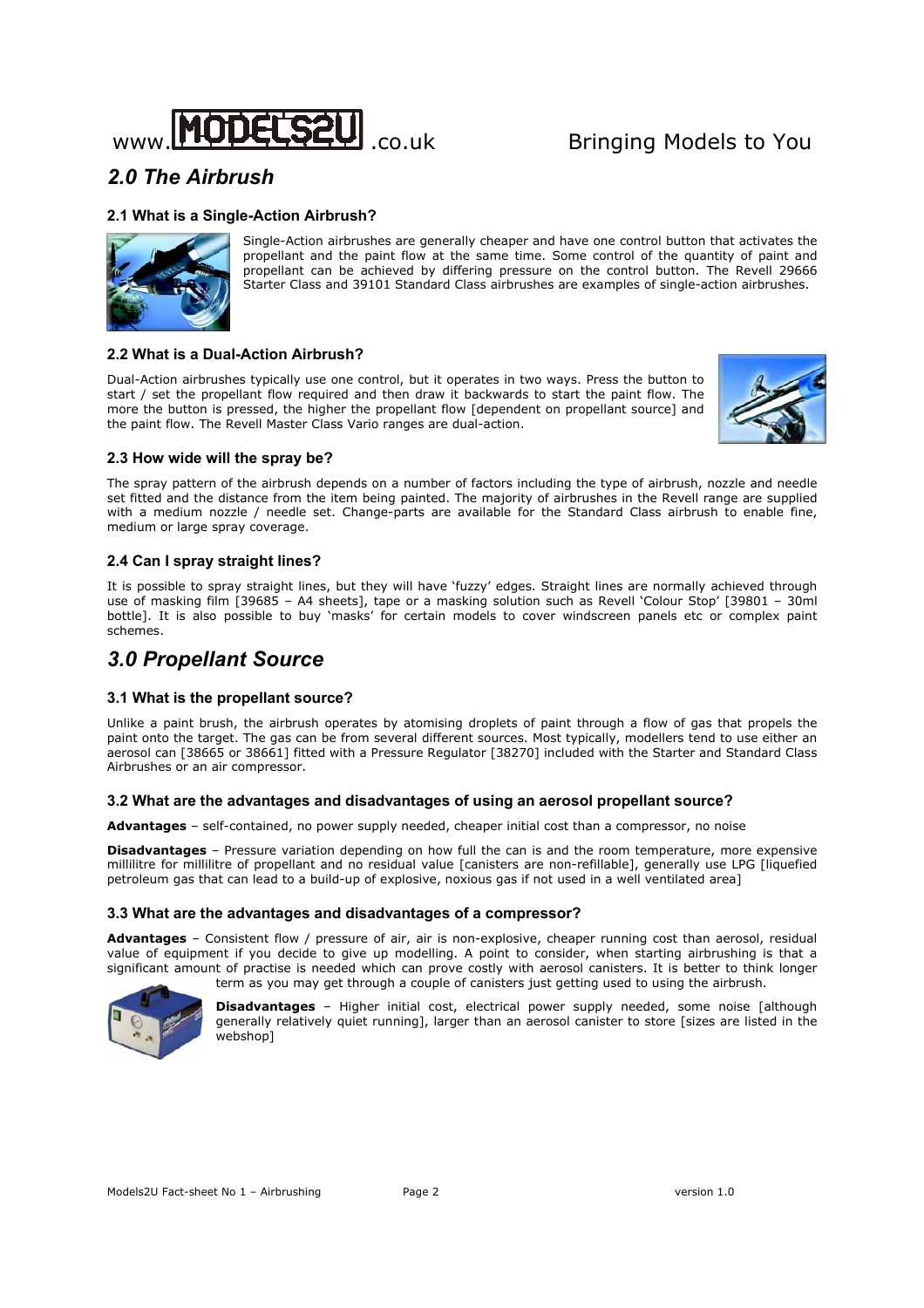

# *4.0 Paint*

## **4.1 Do I need special paints to use with an airbrush?**

Enamel and acrylic based paints are the most commonly used by modellers and work perfectly well with airbrushes.

## **4.2 Can I use paints straight out of the tin?**

No! Before use, paints need to be diluted to reduce the viscosity, otherwise the paint will not atomise correctly and the nozzle will quickly become clogged.

Revell produce a range of ready to use paints in glass jars that simply need a bit of a shake to get them mixed and then screw them straight onto the bottom of your airbrush. These are good value at £1.99 for a 25ml jar [compared with a 14ml tinlet]. The glass jar is re-usable if you want to mix your own paints. [The jars alone cost about £1.50!].

## **4.3 How do I dilute paint to use in an airbrush?**

Enamel paint must be diluted with enamel thinners generally to around 60-70% paint [with 30-40% thinners]. Due to the higher level of solvent present, airbrushing of enamel paints should only be undertaken in a well-ventilated area. If using the aerosol canister propellant, the solvent presence will add to the potentially explosive atmosphere! Remember that central heating boilers, gas cookers etc could result in ignition.

Acrylic paint, depending on the manufacturer can be diluted with water [Revell 'Aqua' Acrylic paints are diluted with water]. Typical dilution rate would be about 80% paint to 20% water although this will vary depending on the viscosity of the paint.

Special effects can be practised using different dilution rates. For example, a 10% brown paint to 90% thinners / water [depending on paint type] can be used to give rust 'trails' on armour when applied with a fine nozzle or use black to simulate exhaust stains or an overall 'dirty' appearance.

## **4.4 How thickly is the paint applied?**

Don't think thick! The thinner, the better. Several thin coats need to be applied, allowing time for the paint to dry. Weathering effects can be developed for example on a grey aircraft by progressively adding white paint to the base grey paint and then spraying thin coats, remembering to keep thinning the paint because of the added paint!

## *5.0 Is that all I need to start airbrushing?*

As with any other new technique, there are a number of items that you may or may not need. Here are some suggestions. [They may already be included in some of the 'Starter Sets' produced by Revell.] All of these can be found in the Airbrush Accessories section of the Models2U web shop.

**5.1 Spare Glass Jars [38300]** – Glass jars are usually used for mixing the paint. Remember the Revell pre-mixed airbrush paints come with a jar that can be re-used and is generally more economical than buying the paint, thinner and jar separately!

**5.2 Pipettes [38370]** – To get the right proportions of paint to thinner, pipettes are used to measure out. They can be used several times if they are cleaned with white spirit.

**5.3 Thinners [39612]** – Diluting the paint needs enamel thinners. We can only send this out as part of a next day order over £30 due to postal restrictions.

**5.4 Airbrush Clean [39011]** – The painting head of the airbrush should be stripped down when you have finished painting to remove all paint residues from the finely engineered parts of the nozzle, needle and regulator. Most of the time the airbrush can be cleaned using white spirit, but to remove stubborn residues and as a periodic 'wash', Revell Airbrush Clean is highly recommended to keep the parts in top condition.

**5.5 Fine, medium and large spray heads** – Most of the Revell range come with 'medium' parts. Depending what you want to do, you may feel the need to buy a large or small to extend the uses of your airbrush. A change set can be quite expensive as you need to buy two or three parts depending on the brush, a needle, nozzle and a regulator. Some of the Revell sets include a number of accessories including change parts. Equally, the parts are finely engineered, and a drop on the floor can irreparably damage some of the parts. Models2U carry a wide range of spares or can get special parts within a short waiting time. Available in the Airbrushes section of the shop.